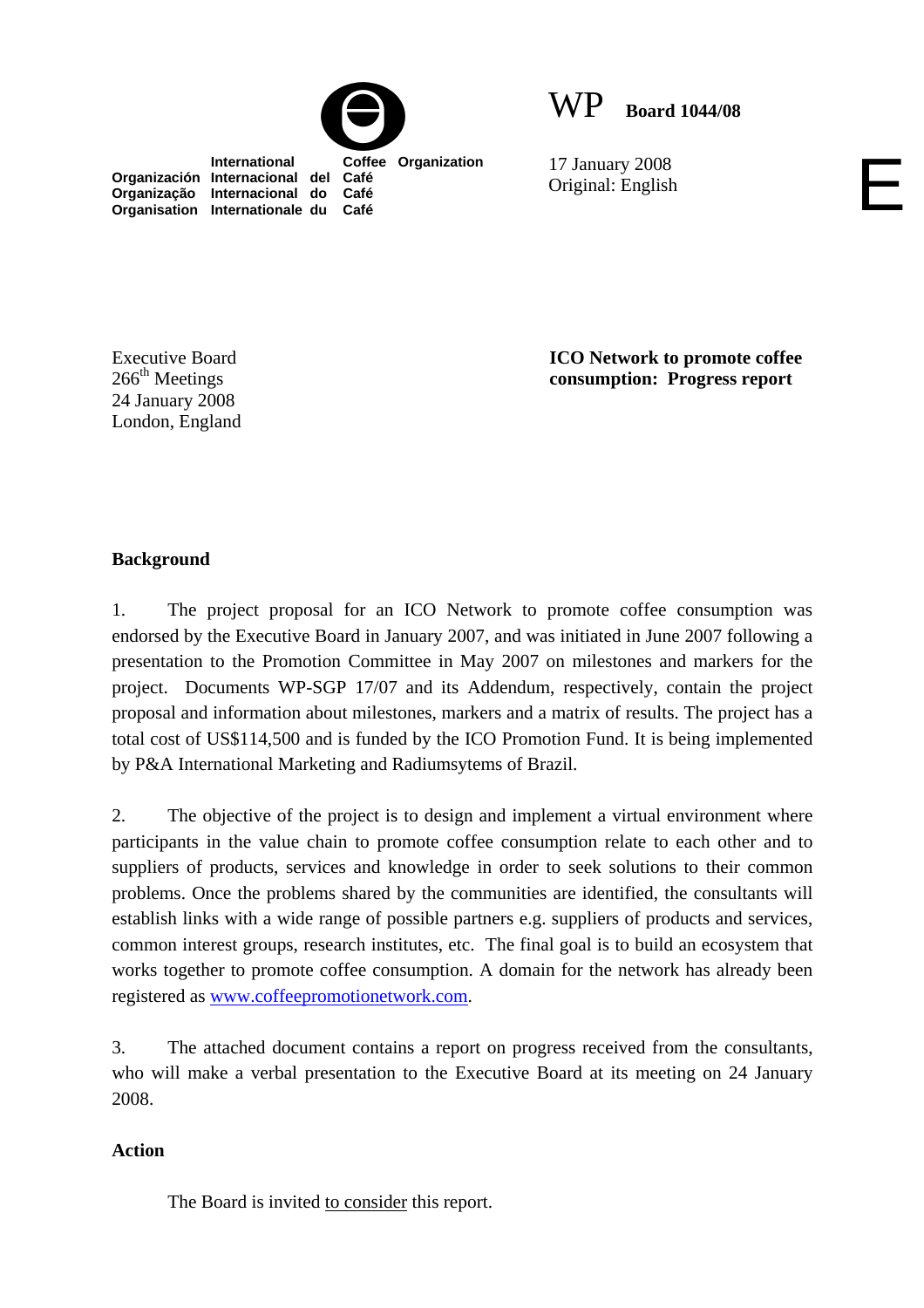# **ICO NETWORK TO PROMOTE COFFEE CONSUMPTION: PROGRESS REPORT**

1. The way social networks are conceived and operate has been greatly affected by Google´s announcement of its Open Social approach that enables different networks to communicate with each other. The ICO Network is no exception.

2. In anticipation of Google´s announcement in November 2007, the consultants (P&A International Marketing and Radiumsystems) delayed the completion of the design of the ICO Network in order to avoid the risk of creating something that would be out-of-date before it was launched. This required some amount of rework – many items were nearly ready – but it made no sense to do otherwise.

3. As a result of the delays above, the implementation and launch of the network will take place by 30 January 2008, with preliminary operation starting immediately after (instead of in October 2007 as originally scheduled). Other stages, including the appointment of mediators and mobilization of participants, are subject to similar delays.

4. The diagnosis, strategic planning and definition of goals were carried out on time and a report on the progress of these activities was presented to the Promotion Committee in September 2007. The strategic planning included sending a questionnaire to respondents with experience in promoting coffee consumption. A high level of replies was received, and the feedback received will be used to guide the mediation of the discussion communities on the network. A sample questionnaire and a statement of the goals are contained in Annexes I and II respectively.

5. A key stage of the project is the selection of expert mediators to mediate the network. Since any Internet-based project is a very dynamic endeavour, the development of the ICO Network is benefiting directly from the experience accumulated by P&A International Marketing and Radiumsystems in the operation of the Cafés do Brasil Network. As reported to the Executive Director of the ICO at a meeting in Brazil in November 2007, the consultants have recommended that they themselves should mediate the operation of the ICO Network for six to ten months without any cost to the ICO. As a result, mediators would develop naturally and be selected during the period of preliminary operation by the consultants in order to avoid the trial and error process that delayed the development of the Cafés do Brasil Network. At the same meeting, the consultants also recommended that the ICO Network should start with a single community and be divided into more communities as demand arises. The infrastructure has already been designed to accommodate many communities, irrespective of when they are launched.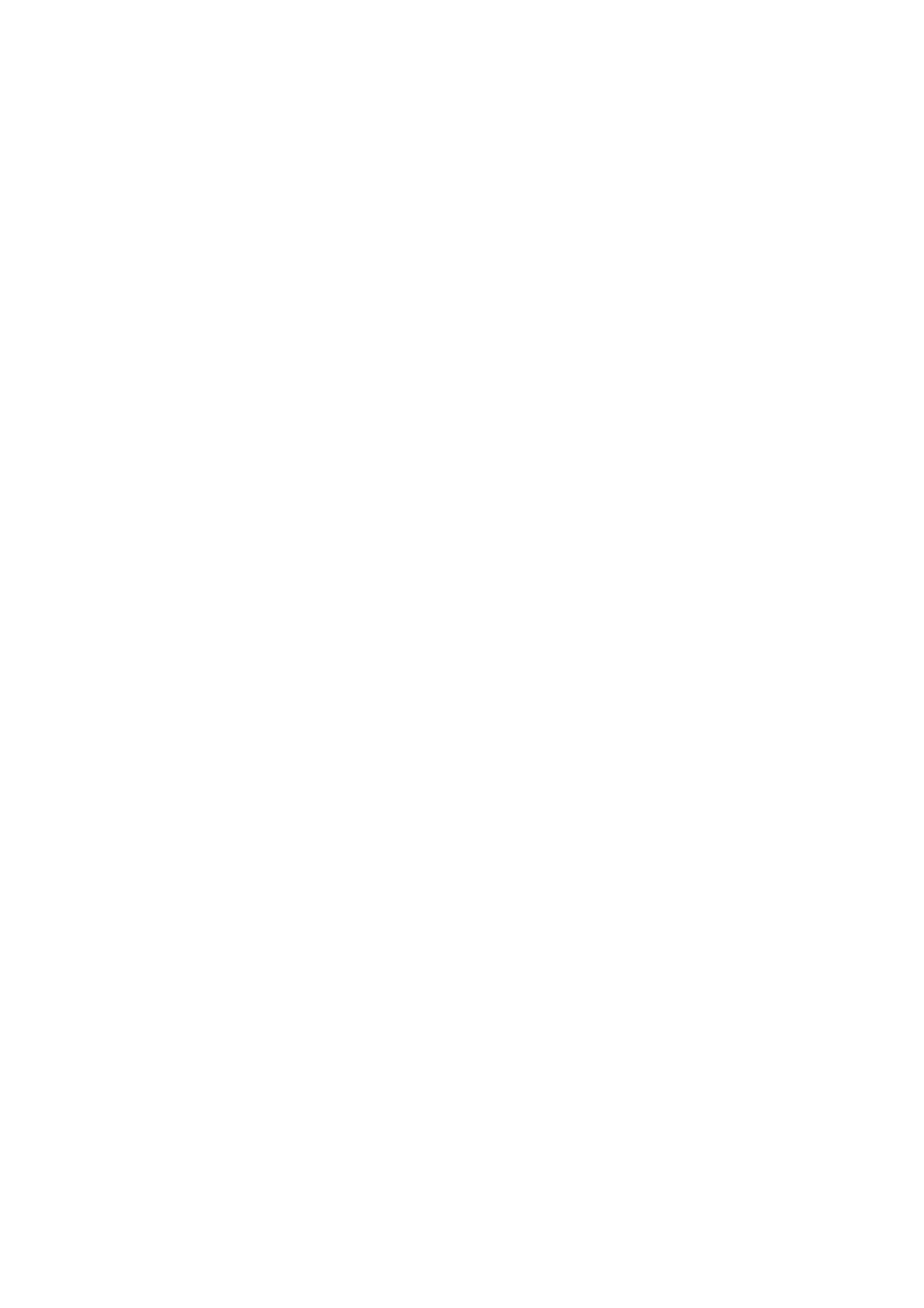6. The mobilization of participants will take place in two stages. During the preliminary operation, the consultants will invite participants who they believe can make major contributions to the Network and to achieving its goals. When full operation starts (between 60 to 90 days later) they may, in consultation with the ICO, open participation to all interested parties who would volunteer themselves, using invitations as appropriate. Mediators would put themselves forward and be selected from these participants.

7. The project is progressing well in spite of the delays mentioned above, which were welcomed because they allowed the incorporation of new technology. Annex III contains revised Milestones and Markers that take into account past delays and propose new deadlines for the activities.

8. The actual graphic design, operating system and instructions to participants in the ICO Network will be presented to the Executive Board in January 2008. Suggestions of names of potential participants are welcome at this time.

9. A further report will be made to the Promotion Committee in May 2008.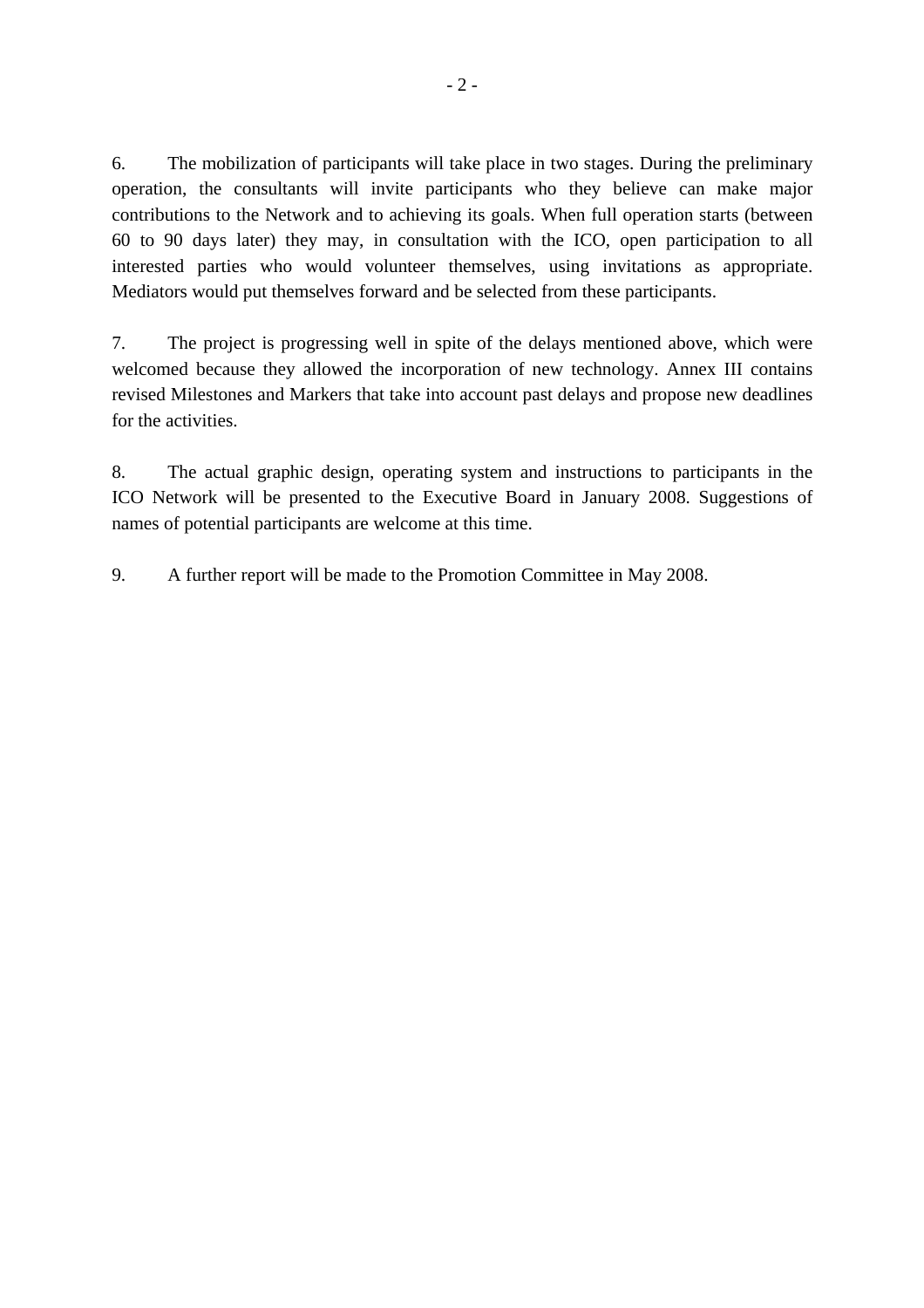### **SAMPLE QUESTIONNAIRE**

## **DIAGNOSIS: THE INSTITUTIONAL PROMOTION OF COFFEE CONSUMPTION**

**Definition of institutional promotion:** Marketing efforts by a segment of an industry or the whole industry to promote a product (instead of a brand in particular) in order to increase the total market for that product.

**Problem:** What are the difficulties to promote coffee consumption?

**Objective:** To identify how the ICO Network can help create and implement campaigns to promote coffee consumption around the world.

Please indicate as many choices as you find adequate and reply to all questions that you find relevant in your situation.

- 1) In your opinion, what are the critical factors for an institutional campaign to increase coffee consumption to be effective and to have positive results?
	- ( ) Participation of all the segments in the sector
	- ( ) Commitment of the players in the sector
	- ( ) Active participation of roasting and soluble industries
	- ( ) Participation and support of the government
	- ( ) Availability of projects, ideas and/or strategies
	- ( ) Access to funds
	- ( ) Strategic long-term actions
	- ( ) Continuous promotional activities
	- ( ) Other. Which? Explain.
- 2) Have there been institutional campaigns in the past or are there any institutional campaigns going on in your area of work?
	- ( ) Yes. Which one(s)?
	- $()$  No
- 3) If yes, what were your contributions? How did you articulate your network of contacts?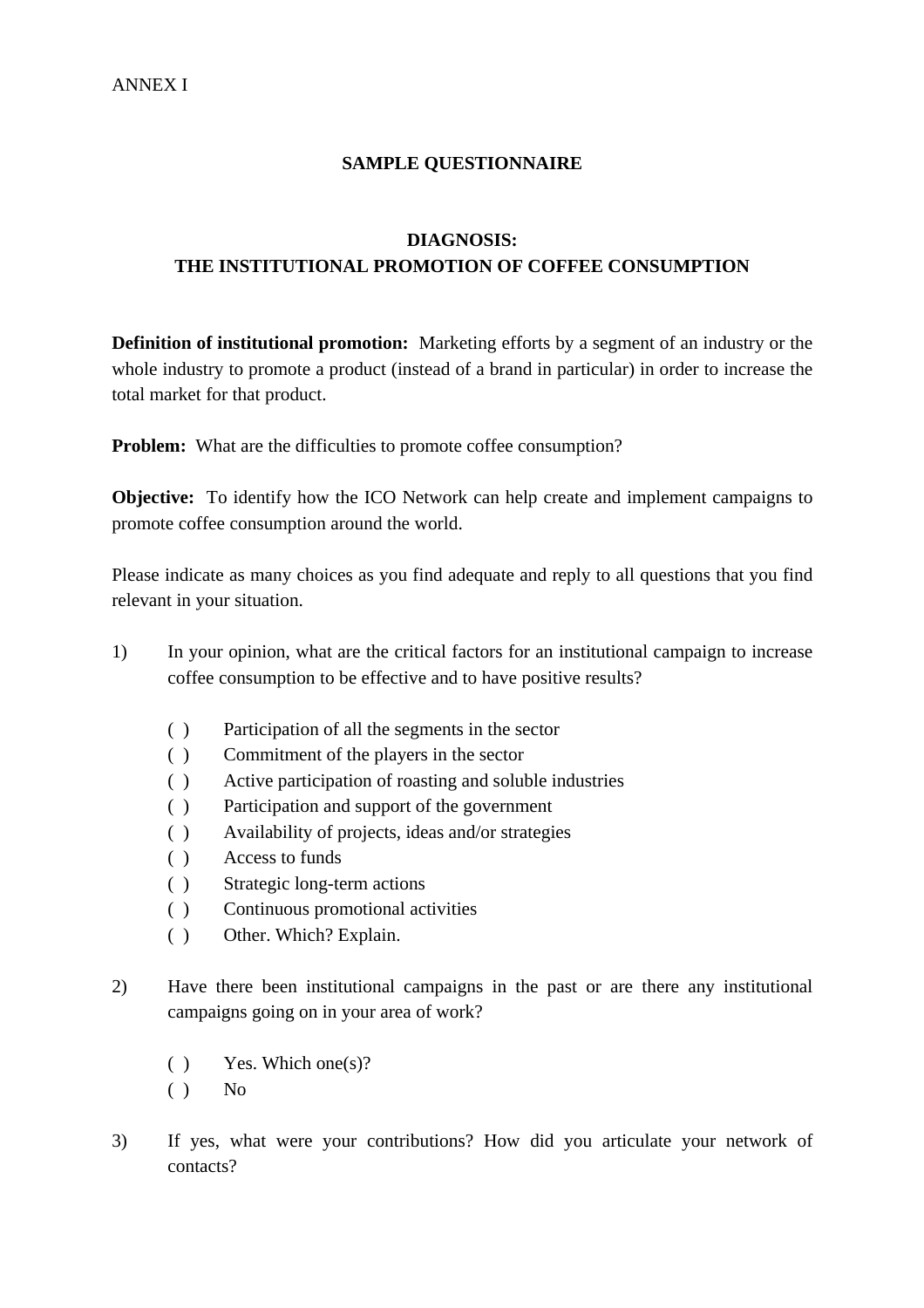- 4) If there are no institutional campaigns, why is that:
	- ( ) Lack of interest
	- ( ) Lack of union of players in the sector
	- ( ) Lack of ideas
	- ( ) Lack of motivation
	- ( ) Companies are not legally allowed to work together
	- ( ) Other. Explain.
- 5) From a general perspective, how do you see your role in institutional campaigns? Are your objectives in this area being reached?
- 6) A. What were the most successful institutional campaigns that you know of?

Coffee:

- ( ) ICO´s Coffee Development Group (CDG) campaign to increase coffee consumption in the United States.
- ( ) The Purity Seal campaign launched by ABIC (Brazilian Coffee Industry Association) in 1989 to create awareness and promote coffee consumption in Brazil.
- ( ) ICO´s Promotion Programmes in Russia and China to stimulate coffee consumption, 1998 to 2001.
- ( ) ICO´s Positively Coffee Programme
- ( ) Other campaigns focusing on Coffee and Health. Which?
- ( ) NCA´s (National Coffee Association of the USA) Coffee Delivers public relations campaign launched to inform consumers about the health aspects of coffee and to position coffee as a healthful drink.
- ( ) ABIC´s Coffee Quality Campaign
- ( ) Other. Which?

Other Foods:

- ( ) Orange juice campaign created by the Citrus Department of Florida in 2004 to increase the demand for orange juice in the United States.
- ( ) Got milk? campaign created in 1993 for the California Milk Advisory Board to promote milk consumption in the United States.
- ( ) We Love Our Lamb campaign launched in Australia in 1999 (and today in its  $8<sup>th</sup>$  year) to turn around consumer attitude and demand for lamb.
- ( ) Pork. The Other White Meat campaign launched by the National Pork Board in 1987 to turn around a declining demand for pork in the United States.
- ( ) Specially Selected Pork radio campaign organized by the Quality Meat Scotland (QMS) Promotion Body to increase the consumption and awareness of fresh pork in Scotland.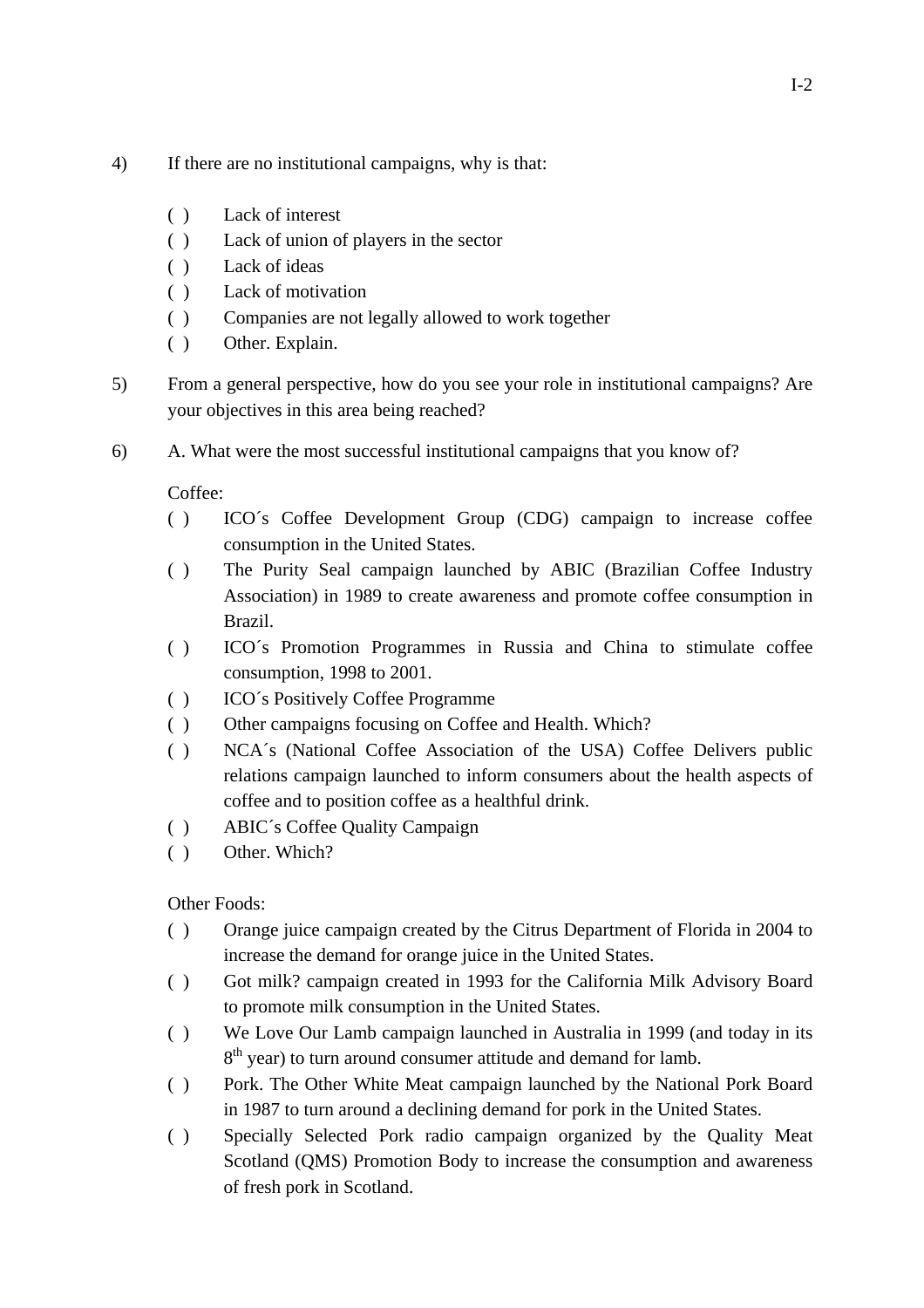- ( ) Campaign to promote the consumption of red meat organized by Meat & Livestock in Australia, 2004.
- ( ) Other. Which?

 B. What were the essential factors that contributed to the success or failure of the campaigns above?

- 7) A. Are you aware of other institutional campaigns to promote coffee consumption or the consumption of other products?
	- ( ) Yes. Which?
	- $()$  No

B. If yes, what were the reasons for their success or failure?

- 8) What are the obstacles to the institutional promotion of coffee?
	- ( ) Lack of funds
	- ( ) Lack of projects
	- ( ) Lack of ideas
	- ( ) Lack of creativity
	- ( ) Else. What? Explain.
- 9) What can be done to create new ideas/projects/campaigns for the institutional promotion of coffee? What can be done to generate new ideas?
- 10) A. In your opinion, are there conflicts between brand promotion by companies and institutional promotion of consumption?
	- ( ) Yes
	- $()$  No

B. How could they be harmonized?

- 11) What can be done for companies to work together to increase the total market in addition to fighting for market share?
- 12) A. Are coffee and health programmes (e.g. Positively Coffee) examples of successful collaboration between brand and institutional promotion?
	- ( ) Yes
	- $()$  No

B. In what other areas can this example be used?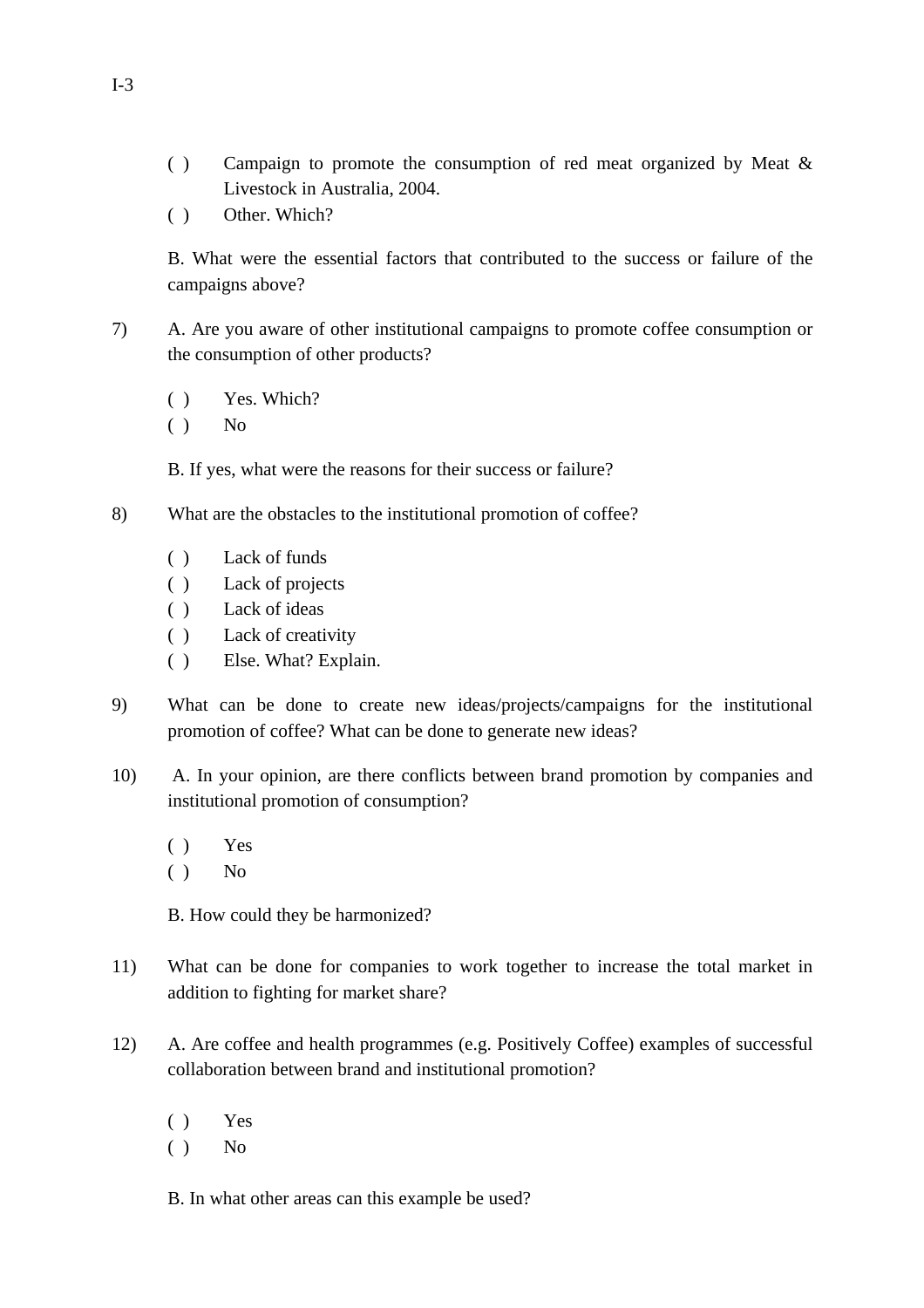- 13) What actions related to the ICO's Coffee and Health Programme are being implemented in your area of work?
- 14) What do you think about the idea of producing institutional promotional materials that would be used, disseminated and/or distributed by companies and brands?
- 15) What is the visibility of the coffee, product (NOT the coffee brands) in the media (magazines, TV, newspaper, Internet, etc…) in your area of work?
	- ( ) High visibility
	- ( ) Moderate visibility
	- ( ) Low visibility
	- ( ) Insignificant / no visibility

## Comment.

16) A. How does the marketing of coffee compares with that of other hot beverages?

- ( ) More intense
- ( ) Equal
- ( ) Less intense

# Explain.

B. And with that of other beverages (hot, cold, etc.)?

- 17) A. You feel that the exposition of the coffee product in the media has
	- ( ) Increased
	- ( ) Remained the same
	- ( ) Decreased

B. Why?

18) How to benefit from the coffee shop boom to increase consumption at home and out of home? How can this strategy be used to include low income groups?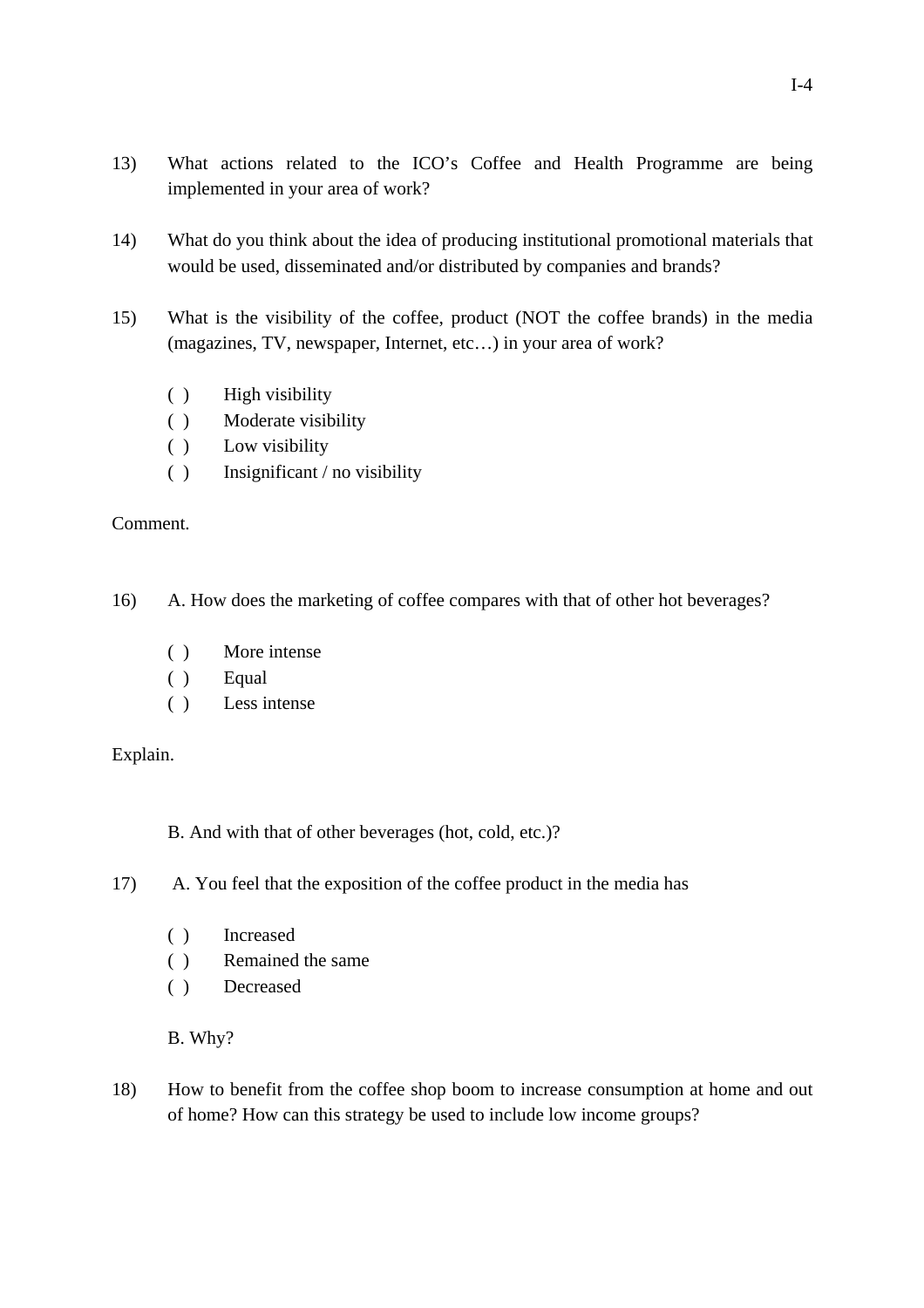- ( ) Yes
- $()$  No

B. If yes, which ones?

- 20) A. Do you believe there is room, in your area of work, to promote consumption with the support of companies?
	- ( ) Yes
	- $()$  No
	- B. How? Comment.
- 21) A. How to interact with young coffee consumers in your area of work?
	- ( ) Through campaigns in the traditional media
	- ( ) Through public relations campaigns
	- ( ) Through promotion in the new media (YouTube, Second Life, Orkut, etc)
	- ( ) Through schools and universities
	- ( ) Other. What?

B. Which places do young consumers frequent?

- ( ) Clubs
- ( ) Shopping malls
- $()$  Gym
- ( ) Sporting events
- ( ) Music events
- ( ) Coffee shops/cafes
- ( ) Other. Which?

C. How do they prefer their coffee?

- ( ) Pure
- ( ) With sugar or other additives (sweetener, chicory, etc)
- ( ) With milk
- ( ) 3 in 1 (coffee mixed with sugar and cream)
- ( ) Ready-to-drink coffee
- ( ) Ready-to-drink coffee beverages (e.g. Frapuccino)
- ( ) Other. What?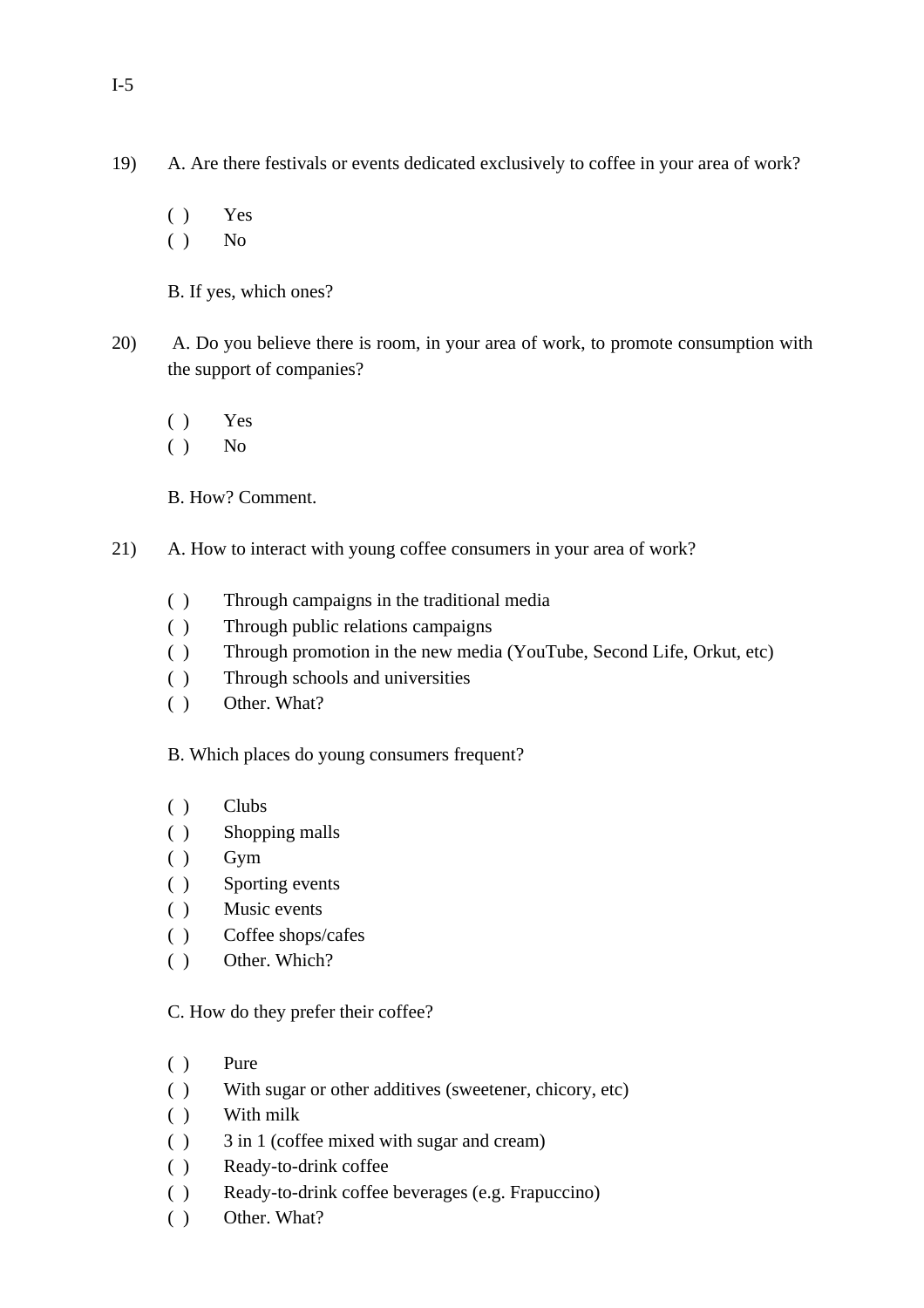- 22) How can the new media (Internet, Blogs, YouTube, MySpace, Second Life, etc...) be used to increase coffee consumption?
- 23) A. Would it be easier to do institutional promotion in the Internet rather than through the traditional media?
	- ( ) Yes
	- $()$  No
	- B. Why? Explain.
- 24) A. Do you know any company/institution that advertises consistently in the new media?
	- ( ) Yes
	- $()$  No

B. If yes, list the companies/institutions.

- C. Do they reach positive results? If yes, how?
- 25) A. Is it worth to involve the consumer/have the consumer participate in the creation of campaigns?
	- ( ) Yes
	- $()$  No
	- B. If yes, how can that be done?
	- ( ) Focus group
	- ( ) Internet: online discussion communities (e.g.: blogs, YouTube, Orkut, etc.)
	- ( ) Other. Explain.
- 26) A. Have you ever been directly involved in institutional campaigns to promote coffee consumption in emerging markets?
	- ( ) Yes
	- $()$  No
	- B. If yes, how? Coment.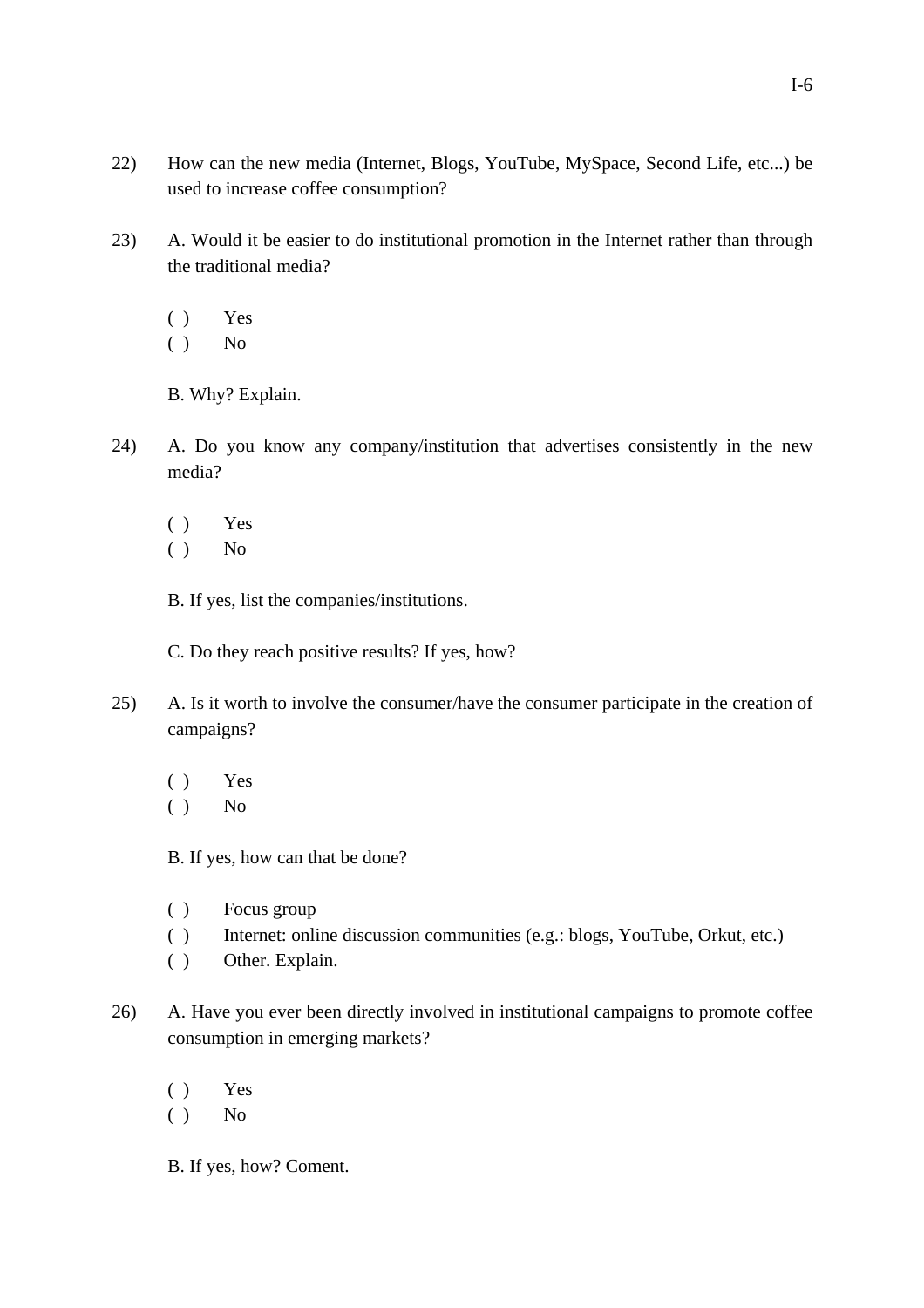- 27) How to start institutional campaigns in emerging markets (e.g.: Russia and China) where there are few or no institutions or associations related to coffee?
- 28) Do you know of or have used the *ICO Step-by-Step Guide to Promote Coffee Consumption?*
	- ( ) Yes, I know it and have read it, but have not used it.
	- ( ) Yes, I know it and have used it.
	- ( ) I heard of it, but have never read it.
	- ( ) No, I do not know it.
- 29) A. What are the differences between promoting coffee consumption in producing countries, traditional consuming markets (European Union, United States, Japan) and emerging markets?
	- B. Would strategies, approaches, organizational frameworks, etc. need to be different?
	- ( ) Yes
	- $()$  No

#### Explain

- 30) Is it a good idea to have 3 separate groups producing countries, traditional markets and emerging markets – when programmes to promote coffee consumption are designed, so that an appropriate programme would be created for each group in particular?
	- ( ) Yes
	- $()$  No
- 31) Please advise your own comments about any subjects that may not have been covered by the items above.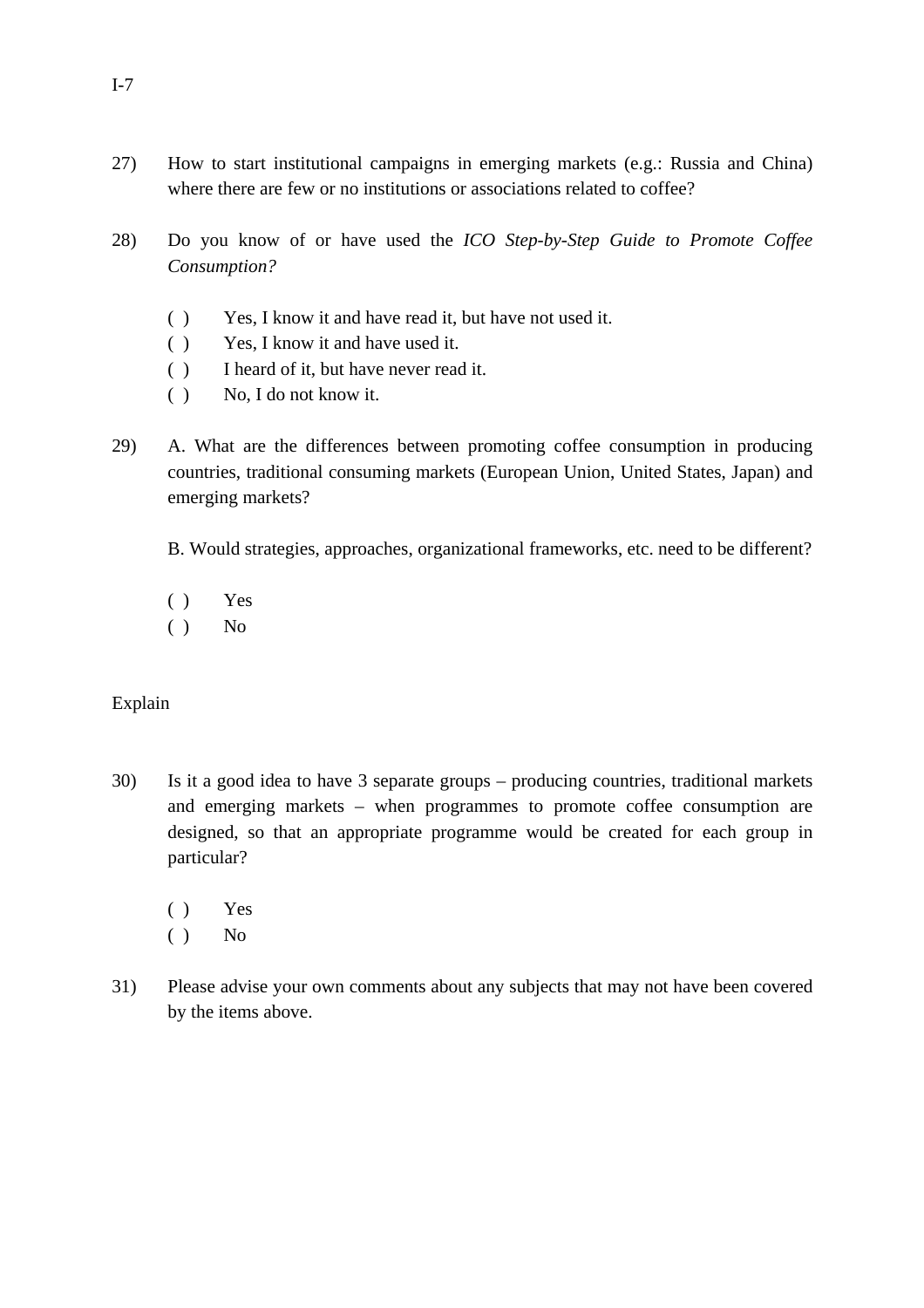### **STATEMENT OF GOALS**

The analysis of the questionnaires led to the definition of goals for the operation of the ICO Network that can be summarized by key issues and strategic approaches for each of the three target markets, as described below.

#### **1. Producing Countries**

#### 1.a. Key Issues

- − coffee and health
- − types of coffee
- − methods of preparation
- − quality
- − coffee and youngsters
- coffee in schools
- − coffee shops/baristas
- capacity building
- − events/competitions/fairs
- − retail (supermarkets and traditional)

### 1.b. Strategic Approaches

- − union of all sectors
- − structured approach
- − institutional programmes
- − public relations

### **2. Traditional Markets**

- 2.a. Key Issues
	- − coffee and health
	- − certification/sustainability/traceability/origin
	- − new products (science/technology/research)
	- − coffee shops
	- − baristas
	- − young consumers
- 2.b. Strategic Approaches
	- partnership with brands
	- − public relations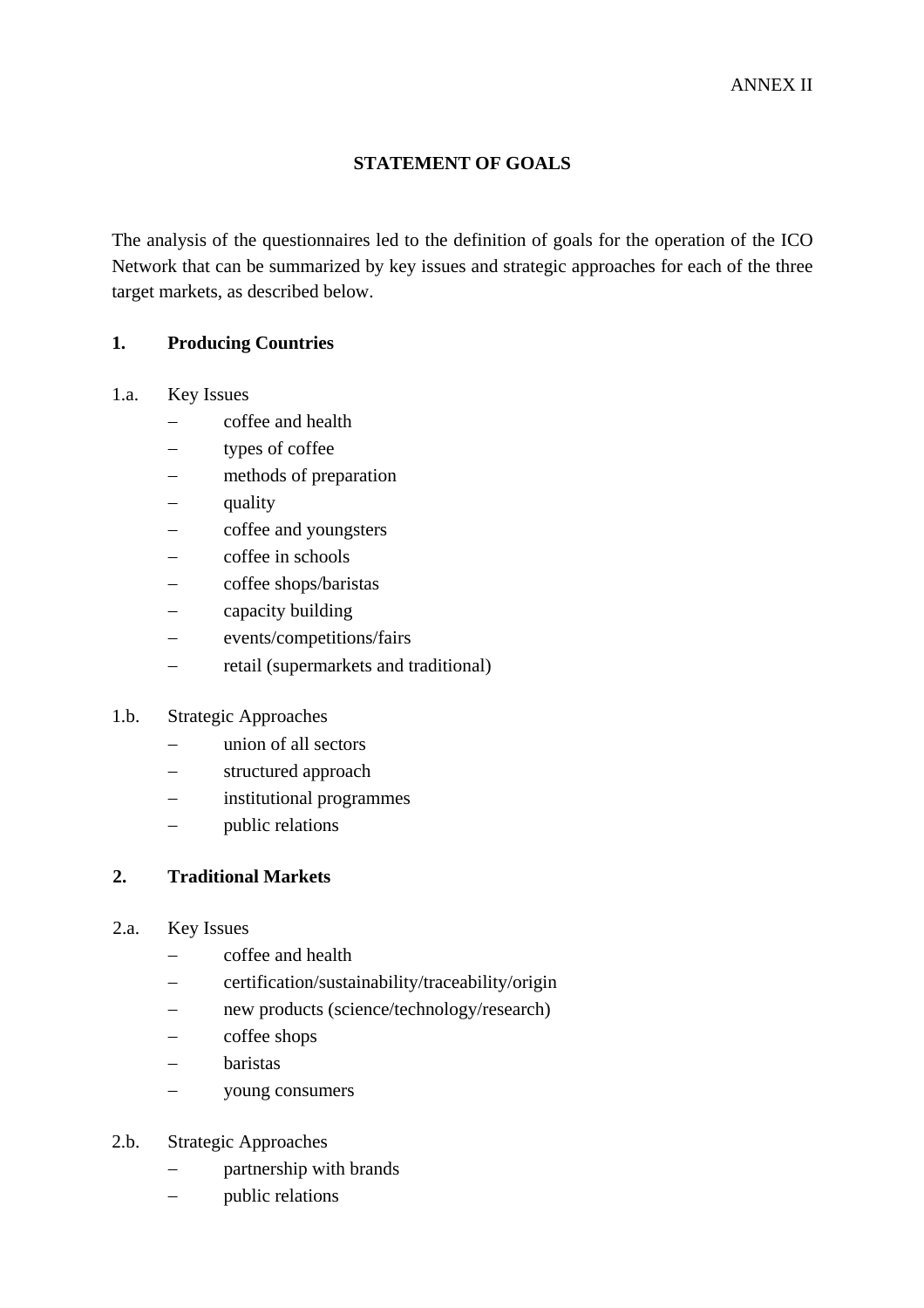### **3. Emerging Markets**

### 3.a. Key Issues

- − coffee and health
- − methods of preparation
- coffee and youngsters
- coffee shops
- capacity building
- − coffee in schools
- − types of coffee
- − events/competitions/fairs
- 3.b. Strategic Approaches
	- − coffee as a lifestyle

Although many key issues are common to all three markets, they deserve different priorities in different areas. The strategic approach to promote coffee consumption will have to be completely different in each market depending on the players in the coffee business, their relative economic importance, their access to private and public funds, and their relationship with consumers.